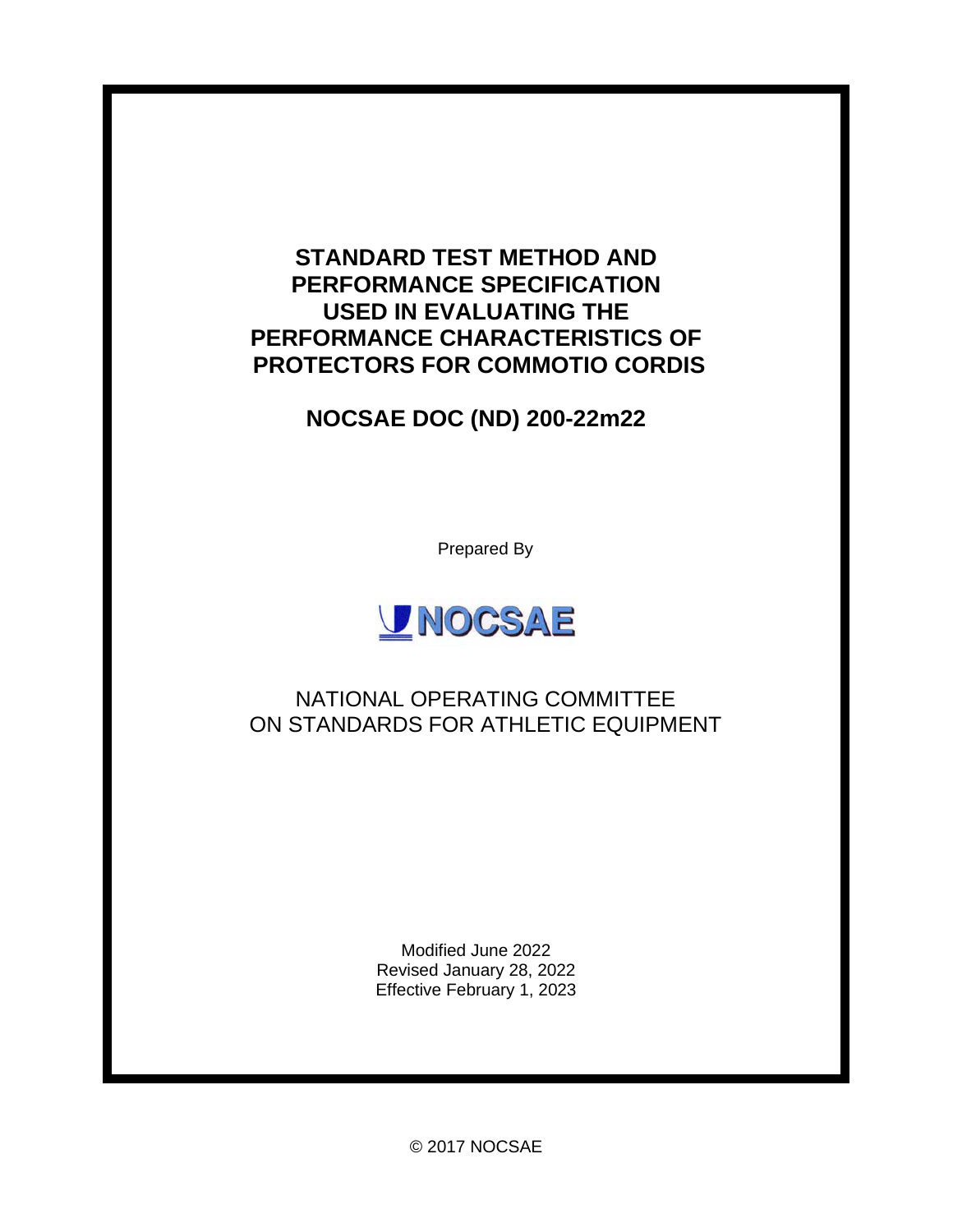## **TABLE OF CONTENTS**

|                                   | 2 |
|-----------------------------------|---|
|                                   |   |
|                                   |   |
|                                   |   |
|                                   |   |
|                                   |   |
|                                   |   |
|                                   |   |
|                                   |   |
|                                   |   |
|                                   |   |
|                                   |   |
|                                   |   |
|                                   |   |
|                                   |   |
|                                   |   |
|                                   |   |
|                                   |   |
|                                   |   |
|                                   |   |
|                                   |   |
|                                   |   |
|                                   |   |
|                                   |   |
| JUNE 2022 MODIFICATIONS/REVISIONS |   |
|                                   |   |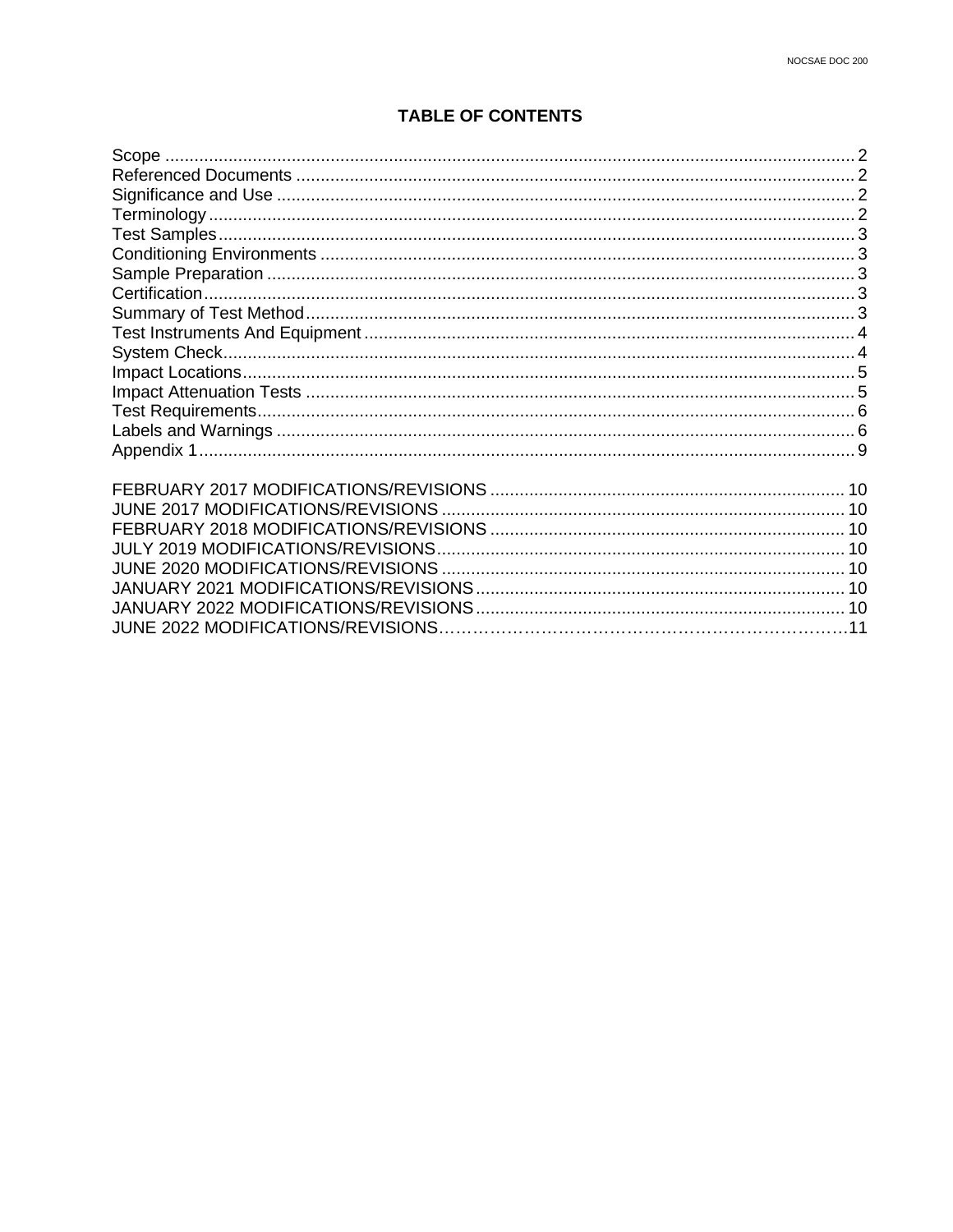#### <span id="page-2-2"></span>1. **Scope**

<span id="page-2-0"></span>1.1 This standard test method describes laboratory equipment and basic requirements pertinent to projectile testing of protectors using the NOCSAE Thoracic Surrogate. It is believed that compliance with this test method will lead to improved protector performance, thus a reduced risk of commotio cordis. The protector shall be supplied as offered for sale with required hardware and fitting instructions along with any accessories required for the protector to function as designed. The requirements of this standard shall be subject to Equipment Level 2 compliance criteria, unless otherwise stated herein.

#### 1.2 **All testing and requirements of this standard specification must be in accordance with NOCSAE DOC (ND) 001, except where modified herein.**

1.3 *This standard does not purport to address all of the safety problems, if any, associated with its use. It is the responsibility of the user of this standard to establish appropriate safety and health practices plus determine the applicability of regulatory limitations prior to use.*

#### 2. **Referenced Documents**

- <span id="page-2-1"></span>2.1. NOCSAE DOC (ND) 001: *Standard Test Method and Equipment Used in Evaluating the Performance Characteristics of Headgear/Equipment*
- 2.2. NOCSAE DOC (ND) 021: *Standard Projectile Impact Test Method and Equipment Used in Evaluating the Performance Characteristics of Protective Headgear/Projectiles*

#### 3. **Significance and Use**

3.1. The purpose of this test method is to provide reliable and repeatable measurements for the evaluation of various types of protectors. The pass/fail criteria are based on peak force (lbf, N) and within specified tolerances for other measures.

#### <span id="page-2-3"></span>4. **Terminology**

- 4.1. NOCSAE Thoracic Surrogate (NTS): A device consisting of a damped loading surface, a load cell capable of measuring peak force, and a rigid back plate. The load cell is positioned in between the loading surface and the back plate and represents the cardiac silhouette.
- 4.2. Load Cell: A transducer that converts a mechanical force input to an electrical output signal.
- 4.3. Cardiac Load: The peak force measured by the load cell intended to represent the cardiac silhouette.
- 4.4. Extent of protective coverage: The minimum size of a chest protector's primary protective component, based on the torso length of the individual the model/size is intended to fit.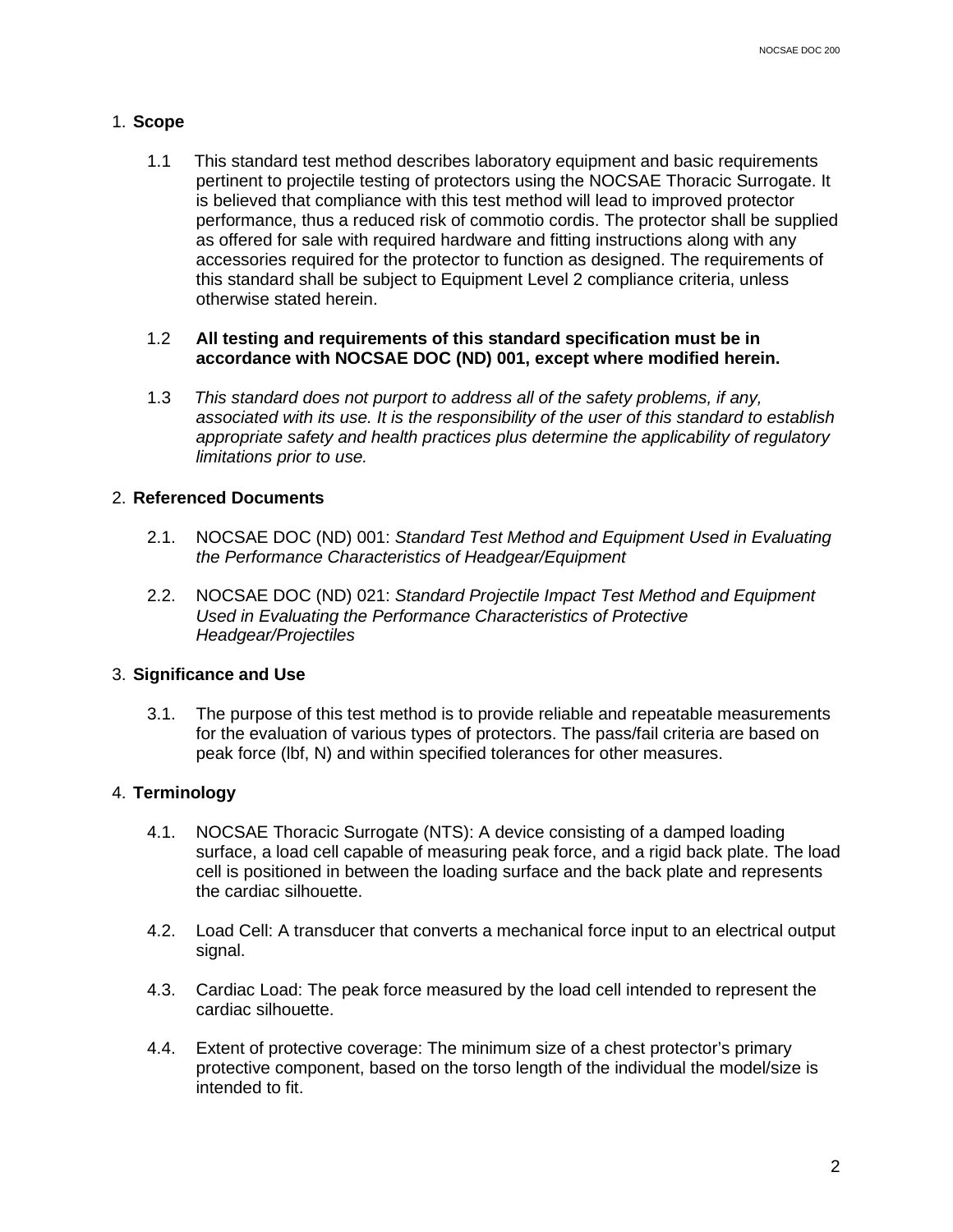- <span id="page-3-0"></span>4.5. Linear Bearing Table: A sliding tabletop fitted with the necessary supports to position the thoracic surrogate at various positions in order to facilitate impacts at the designated locations. This table may be mounted to a separate device that allows for rapid elevation adjustments.
- 4.6. Primary Protective Component: That component of the protector/system that is the primary energy attenuation device, without which the protector or system will not meet the impact requirements.
- 4.7. Torso Length: The vertical distance from the base of the neck to the waistline when measuring on the front of the torso. More specifically, the measured vertical distance from the jugular notch to the navel.

#### 5. **Test Samples**

- 5.1. See Sections 6 and 11, NOCSAE DOC 001, for QC/QA protocol testing.
- 5.2. For any standalone test report, a minimum of two samples per model in the smallest size offered for sale in each of the size ranges specified in sections 13.2.1, 13.2.2, and 13.2.3 shall be submitted.
	- 5.2.1. The submitted samples shall include the Torso Length of the individual the submitted model/size is intended to fit.
	- 5.2.2. In cases where the size of the primary protective component remains constant for all model/sizes, a minimum of two samples in the smallest size offered for sale shall be submitted. The samples shall include the longest Torso Length of the individual the model is intended to fit.

#### 6. **Conditioning Environments**

<span id="page-3-1"></span>6.1. Ambient Temperature: Expose protector, projectile, and equipment to testing environment for a minimum of four hours.

#### 7. **Sample Preparation**

<span id="page-3-2"></span>7.1. See section 10 of NOCSAE DOC 001.

#### 8. **Certification**

<span id="page-3-3"></span>8.1. See section 6 of NOCSAE DOC 001 for certification requirements.

#### 9. **Summary of Test Method**

9.1. A protector is positioned on the NOCSAE Thoracic Surrogate, which is rigidly mounted to a linear bearing table to allow post impact kinematics. The projectile is aimed at the center of the cardiac silhouette and propelled at the surrogate such that the impact velocity is within 3% of the specified velocity. At impact, the peak force is measured by the cardiac load cell.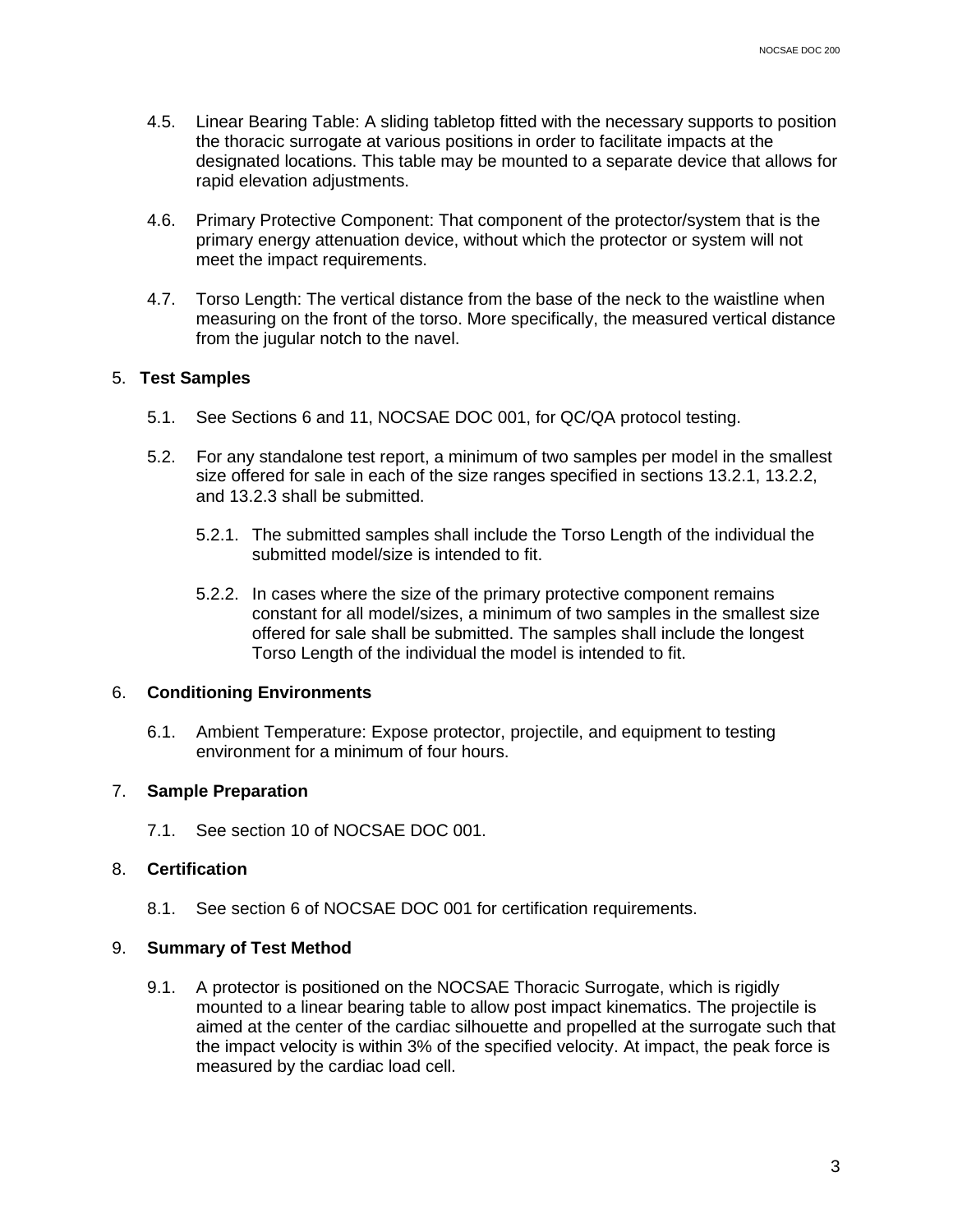#### <span id="page-4-1"></span>10. **Test Instruments and Equipment**

- <span id="page-4-0"></span>10.1. Projectile launching device capable of propelling the specified projectile to the specified velocity within 3% and having a targeting device that allows impacts within a ¼ inch radius within 24 inches from the muzzle or the point at which the projectile is first in "free flight."
- 10.2. Recommended Air Cannon Assembly Including Linear Bearing Table Assembly (See NOCSAE DOC 021, Figures 1 and 2).
- 10.3. NOCSAE Thoracic Surrogate comprising at least one 750 lbf maximum capacity single axis load cell.<sup>\*</sup> Surrogate performance must be verified using the procedure outlined in Appendix 1.
- 10.4. A linear bearing table that is capable of providing some post impact motion with a weight not to exceed 12.5 lb (5.7 kg).
- 10.5. Data sampling rate shall be a minimum of 10,000 Hz per channel.
- 10.6. Data shall be filtered with a CFC120 low pass filter.
- 10.7. Impact shall be recorded on a device capable of capturing the load cell trace.

#### 11. **System Check**

- 11.1. See section 18, NOCSAE DOC 001
- 11.2. Using a lacrosse ball or baseball that complies with the requirements of section 13, three impacts shall be performed on the unprotected NOCSAE Thoracic Surrogate at the cardiac load cell location. The impact velocity shall be 30 mph  $\pm$  3% and shall impact the center  $(\pm 1/4 \text{ inch})$  of the cardiac silhouette (Figure 1). The peak force measured by the load cell shall be no less than 130 lbf (578 N) and no more than 150 lbf (667 N) for each of the system check impacts. The projectile chosen shall be the same type of projectile designated by the manufacturer to be used during testing.

#### 12. **Chest Protector Positioning**

- 12.1. Manufacturing fitting instructions shall be used to obtain a reasonable fit on the test surrogate. In the event that these instructions are unclear or result in a fit that is likely to yield erroneous test results, the technician shall fit the chest protector to the best of their ability.
	- 12.1.1. A chest protector manufacturer may further define the fit by supplying a protector positioning index. For example, the manufacturer could specify the location of the protector that is intended to line up with the center of the cardiac silhouette. If so specified, that resulting position shall be used instead of the fitting instructions provided the two do not provide conflicting information. In any case, the resulting fit must be reasonable as determined by the test technician.

<span id="page-4-2"></span><sup>∗</sup> Note: NOCSAE compliant surrogate available from Southern Impact Research Center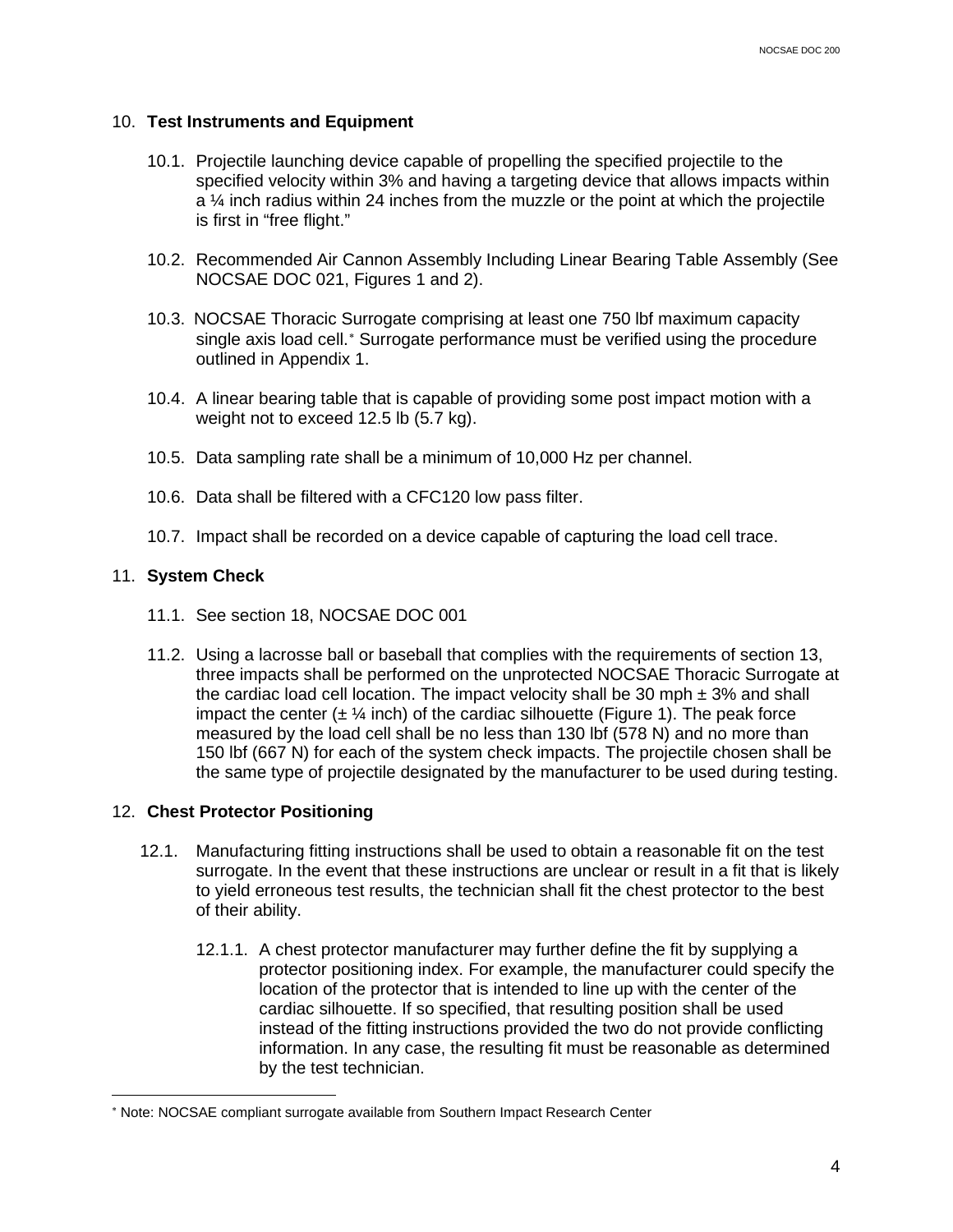- <span id="page-5-1"></span>12.2. Random Location: The technician shall fit the protector following Section 12.1 and then reposition the protector without altering or adjusting the protector's fitting system. In cases where repositioning the protector without adjusting the fitting system is likely to yield erroneous test results, the technician shall adjust the fitting system as needed to yield an appropriate test.
	- 12.2.1. A chest protector manufacturer may provide guidance on fitting system adjustment for random impact locations. However, it is up to the test technician to decide whether the use of the additional guidance is reasonable.

#### 13. **Impact Locations**

- <span id="page-5-0"></span>13.1. Cardiac Silhouette: Projectile shall impact the surrogate in the center of the cardiac silhouette ( $\pm$  ¼ inch) with the protector positioned according to Section 12.1. The surrogate shall be positioned so the base of the surrogate is perpendicular  $(\pm 2.5)$ degrees) to the line of travel of the projectile.
- 13.2. Random Location: Projectile shall impact the surrogate at the center of the cardiac silhouette  $(\pm 1/4)$  inch), but the protector will be shifted from the position established in 12.1. The initial point of contact shall be a minimum of 1 inch from the initial point of contact of any other impact. The surrogate shall be positioned so the base of the surrogate is perpendicular  $(\pm 2.5$  degrees) to the line of travel of the projectile.

Extent of Protective Coverage shall be established with the information provided in Section 5.2.1.

- 13.2.1. Protectors intended to fit Torso Lengths of 13.5 inches or less may be shifted up to 1.75 inches in any direction.
- 13.2.2. Protectors intended to fit Torso Lengths of more than 13.5 inches and less than 16.0 inches may be shifted up to 2.0 inches in any direction.
- 13.2.3. Protectors intended to fit Torso Lengths of 16.0 or greater may be shifted up to 2.25 inches in any direction.

#### 14. **Impact Attenuation Tests**

- 14.1. The manufacturer shall designate the projectile, baseball or lacrosse ball, to be used during testing. Testing shall be conducted in accordance with TABLE 1.
	- 14.1.1. Baseball: The baseball (s) used shall weigh  $5 5.25$  ounces (142 149 grams), have a circumference of 9 – 9.25 inches, and have a C-D at .25 inches of 200 – 300 lbs. and be of the construction specified and used by Major League Baseball.
	- 14.1.2. Lacrosse Ball: The lacrosse ball(s) used shall weigh 5.0 to 5.25 ounces (141.8–148.8 grams), have a circumference of  $7.75-8.0$  inches and have a C-D at 25% of 115-150 lbs.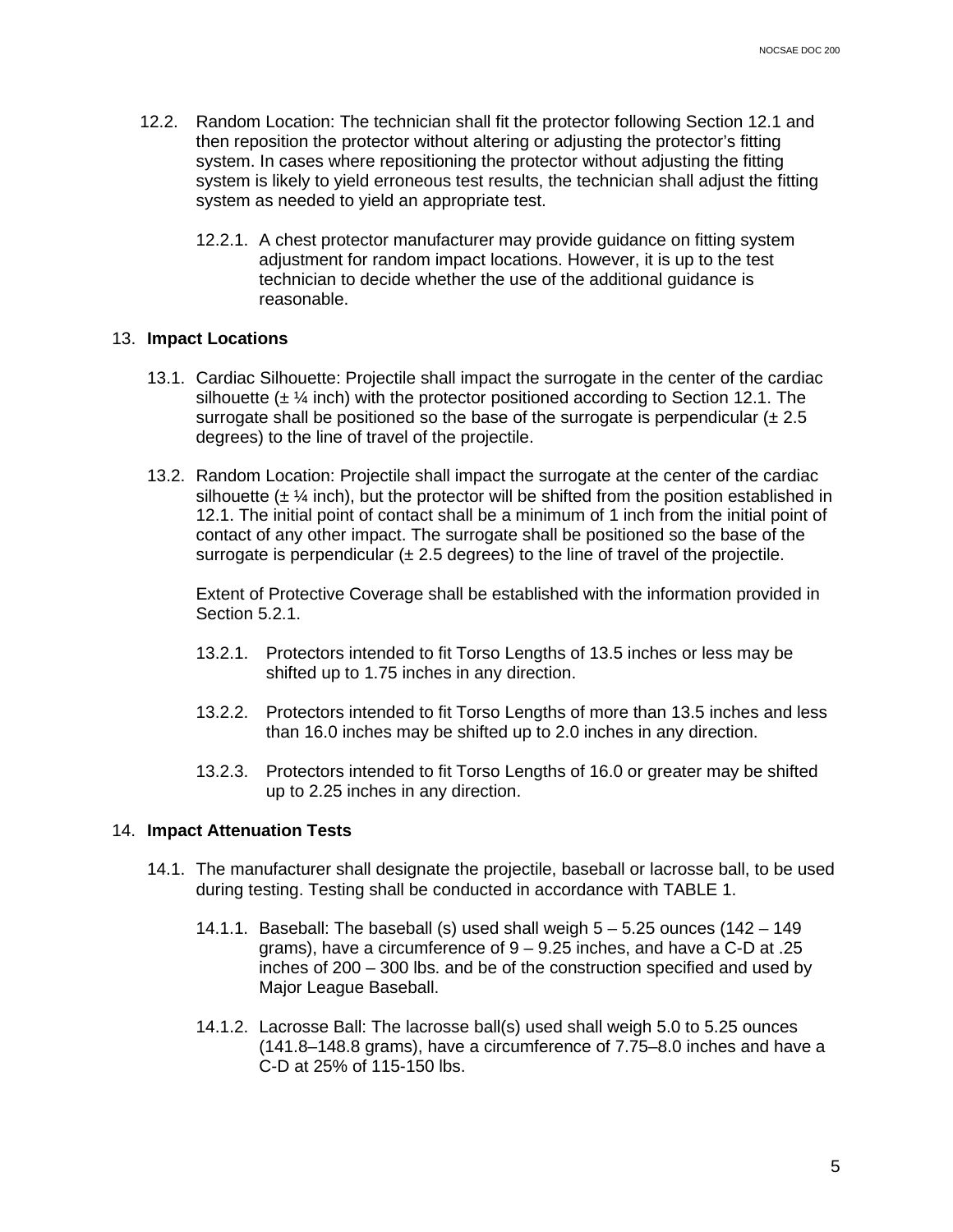- 14.2. The NTS will be positioned with its impact site located within 24 inches (610 mm) from the end of the muzzle (or from the point at which the ball is released).
- 14.3. Protector repositioning during testing is anticipated.

| Velocity – mph $(m/s) \pm 3\%$ |                                 |                    |                    |  |
|--------------------------------|---------------------------------|--------------------|--------------------|--|
|                                | Center of Cardiac<br>Silhouette | Random Location #1 | Random Location #2 |  |
| Sample 1                       | 30(13.4)                        | 30(13.4)           | 30(13.4)           |  |
| Sample 2                       | 50(22.4)                        | 50(22.4)           | 50(22.4)           |  |

**TABLE 1** Impact Locations

# 15. **Test Requirements**

- <span id="page-6-0"></span>15.1. 30 mile per hour condition
	- 15.1.1. For any impact, the peak force measured by the cardiac load cell shall not exceed 90 lbf (400N).
- 15.2. 50 mile per hour condition
	- 15.2.1. For any impact, the peak force measured by the cardiac load cell shall not exceed 180 lbf (800N).

#### 16. **Labels and Warnings**

- <span id="page-6-1"></span>16.1. Each protector shall be permanently and legibly labeled or marked in a manner such that the following information can be easily read and must not be obscured in any manner.
	- 16.1.1. Name of manufacturer or a logo or recognizable mark that is registered and/or trademarked to the manufacturer.
	- 16.1.2. Model designation
	- 16.1.3. Size
	- 16.1.4. Month and year of manufacture
	- 16.1.5. Notice that indicates additional information is available to the wearer. Such additional information may be on the packaging, insert, or removable tag.
	- 16.1.6. A permanent, exact replica of the appropriate sport specific seal must appear legibly on the exterior of the protector's primary protective component.
	- 16.1.7. If the primary protective component is part of an assembly (such as inserted into a shirt like device) the supporting component shall be marked with a statement that communicates to the wearer that the product is not compliant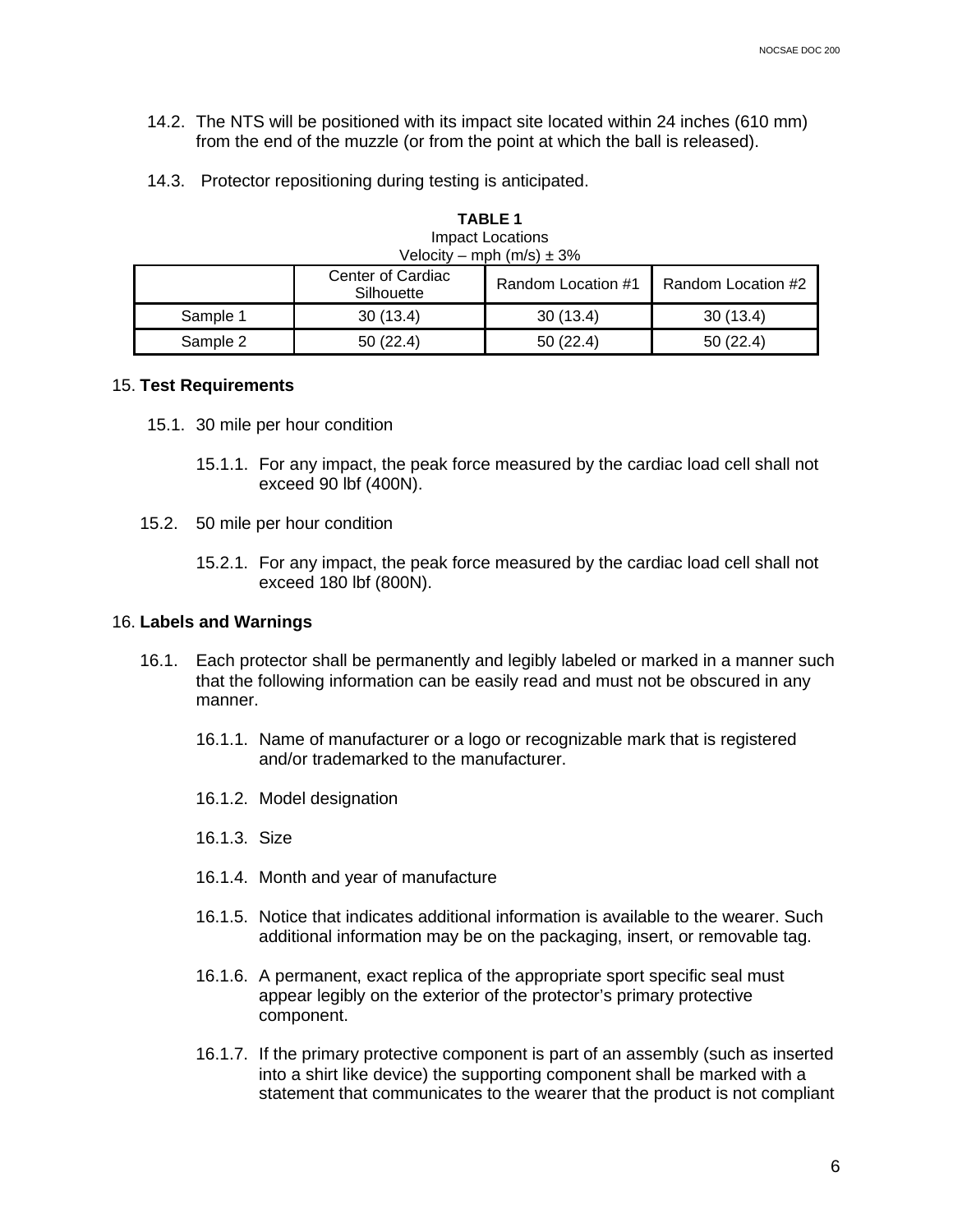with the stated performance standard unless assembled in accordance with the manufacturer's instructions.



**NOTE:** You must have an executed, valid license agreement with NOCSAE to use any of the NOCSAE logos at any time. NOCSAE, the NOCSAE seals/logos, and the National Operating Committee on Standards for Athletic Equipment are registered marks and the exclusive property of the Committee. Use of the marks in any manner is prohibited without prior written permission of the NOCSAE Board of Directors.

- 16.2. Packaging and/or instructional literature for protectors shall be permanently and legibly marked in a manner such that the following information can be easily read.
	- 16.2.1. Information that warns the user that the protector can be damaged by contact with common substances (for example, certain solvents, cleaners, etc.) and that this damage may or may not be visible to the user. This information should also list any recommended cleaning agents and/or procedures.
	- 16.2.2. Information that warns the user that for maximum performance the manufacturers fitting instructions must be followed.
- 16.3. Each protector shall have permanently affixed to the exterior of the protector a clearly legible statement which can be easily read without removal of any tape or other temporary or permanent part, which contains language which effectively communicates to the purchaser and user the following information, using the same or similar language:

#### **WARNING:**

#### **NO PROTECTOR CAN PREVENT ALL CARDIAC OR OTHER INJURY. CATASTROPHIC INJURY AND DEATH MAY OCCUR TO THE WEARER DESPITE USING THIS PROTECTOR.**

16.4. Additional information included with the protector shall describe proper fitting and use of the protector. The fitting and use instructions should allow the wearer to determine if the wearer's cardiac silhouette is covered by the impact attenuating components that allow the protector to be certified.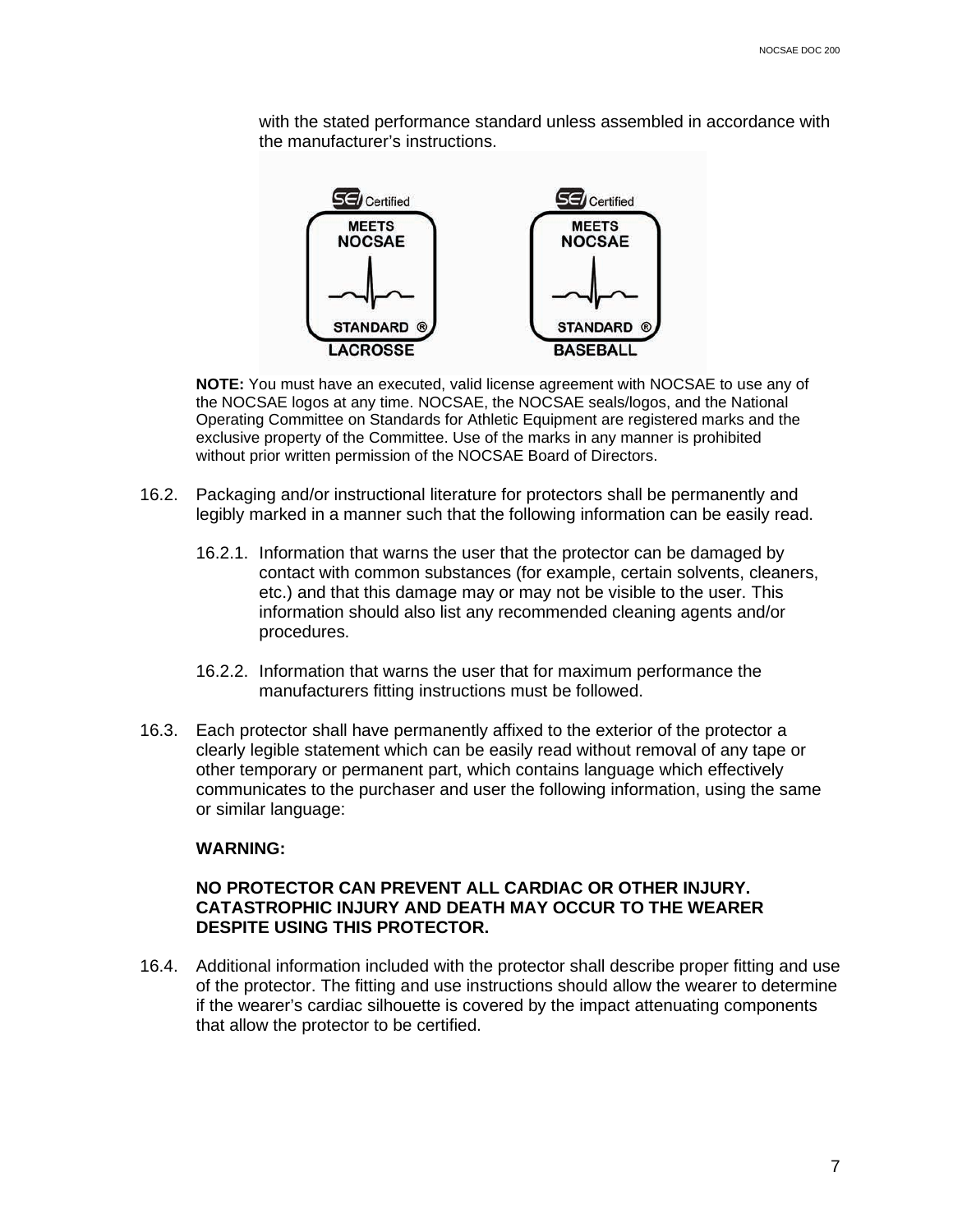*This standard is subject to revision at any time by the responsible technical authority and must be reviewed every five years and if not revised either reapproved or withdrawn. Your comments are invited either for revision, modification or creation of additional standards and should be addressed to NOCSAE's Executive Director. Check the web at*  [www.nocsae.org](http://www.nocsae.org/) *to obtain the latest version of a standard.* 

*This standard is copyrighted by NOCSAE 11020 King St. Suite 215, Overland Park, Kansas 66210 USA. Copies may be obtained from the NOCSAE web site at* www.nocsae.org



Figure 1 – Torso Surrogate Dimensions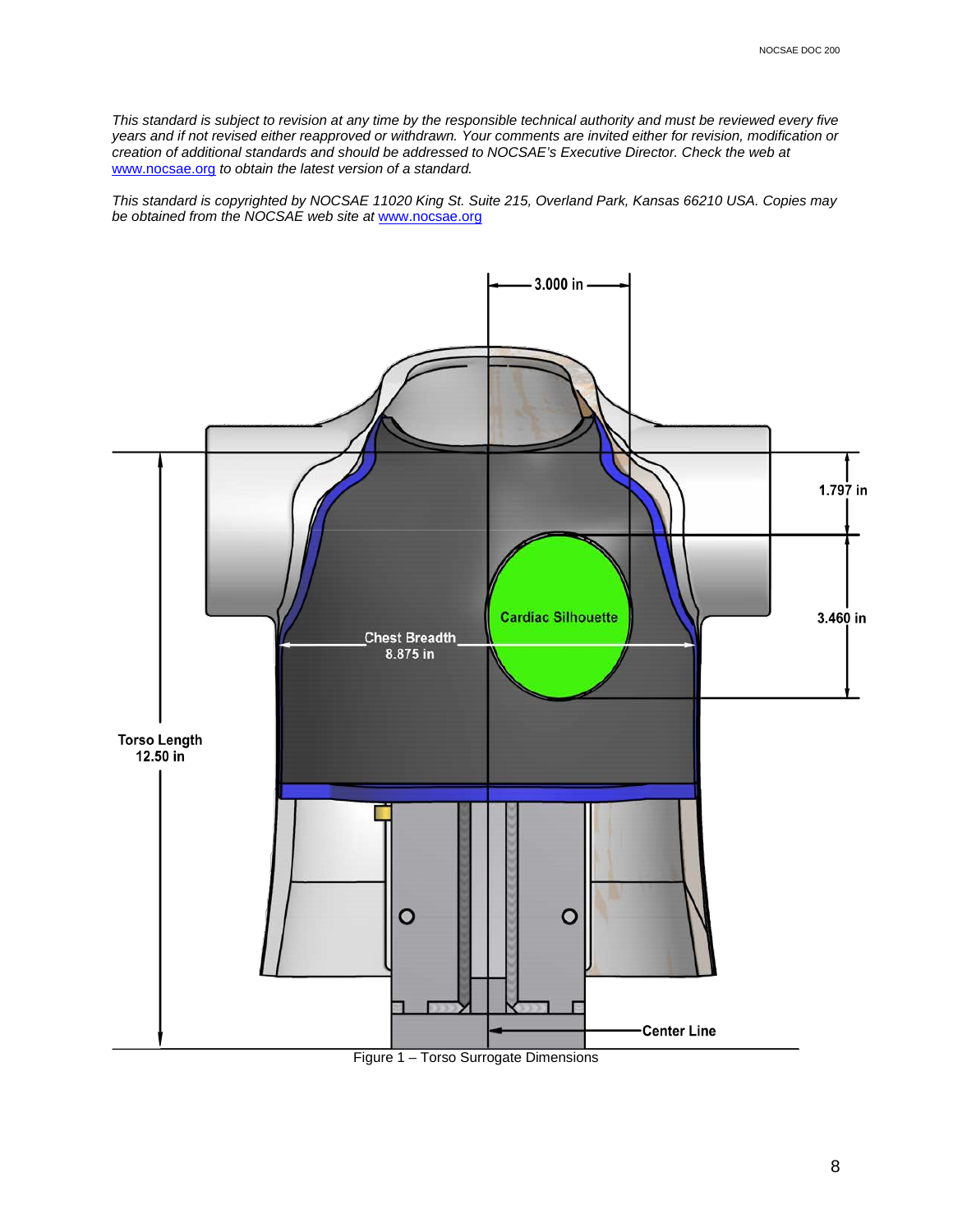### **Appendix 1**

#### **Verification Procedure for NOCSAE Thoracic Surrogate [NTS]**

<span id="page-9-0"></span>This procedure is conducted to insure that the response of the NTS is correct when impacted with a projectile between the velocities of 29.1 to 30.9 MPH. Adjustments to the data acquisition system for each force transducer may be necessary. If the NTS response cannot be adjusted so that the response is correct, then service of the NTS is indicated prior to any product testing. Prior to commencing this procedure, carefully inspect all equipment to ensure your lab's mechanical system is in proper working order.

Validation Protocol:

Step 1: Setup the NTS and data acquisition system using the load cell output information given on the Interface Load Cell Calibration Certificate and according to NOSCAE DOC 200.

Step 2: Depending on the type of testing your lab will be doing, obtain a lacrosse ball or baseball with the specifications described in Section 14.1.1 [baseball] or 14.1.2. [lacrosse].

Step 3: The target response of the unprotected surrogate at 30 mph  $\pm$  0.2 is 140 lbf  $\pm$  2. Impact the NTS at the center of the cardiac silhouette at 30 mph  $\pm$  0.2. If the projectile impact results in a response of 140 lbf  $\pm$  2, no adjustments are needed at this time proceed to Step 5.

Step 4: If the projectile impact at 30 mph  $\pm$  0.2 mph does not give a response of 140 lbf  $\pm$  2, adjust the system settings and repeat the impact. Repeat this step until the impact response is 140 lbf  $\pm 2$ .

Step 5: Impact the NTS at the center of the cardiac silhouette at 29.1 mph  $\pm$  0.2. The response at this velocity must be greater than 130 lbf. If the response of your system is below 130 lbf, repeat Step 4 and target the higher end of 140 lbf  $\pm 2$ .

Step 6: Impact the NTS at the center of the cardiac silhouette at 30.9 mph  $\pm$  0.2. The response at this velocity must be less than 150 lbf. If the response of your system is above 150 lbf, repeat Step 4 and target the lower end of 140 lbf  $\pm 2$ .

Step 7: Once you are satisfied with the response at the cardiac silhouette record the data acquisition settings for future use.

NOTE: If your laboratory will be testing with both baseball and lacrosse balls, your lab must validate the NTS with both projectiles to obtain settings for each projectile.

If you have any questions as to how to perform this procedure, contact Southern Impact Research Center at [info@soimpact.com.](mailto:info@soimpact.com)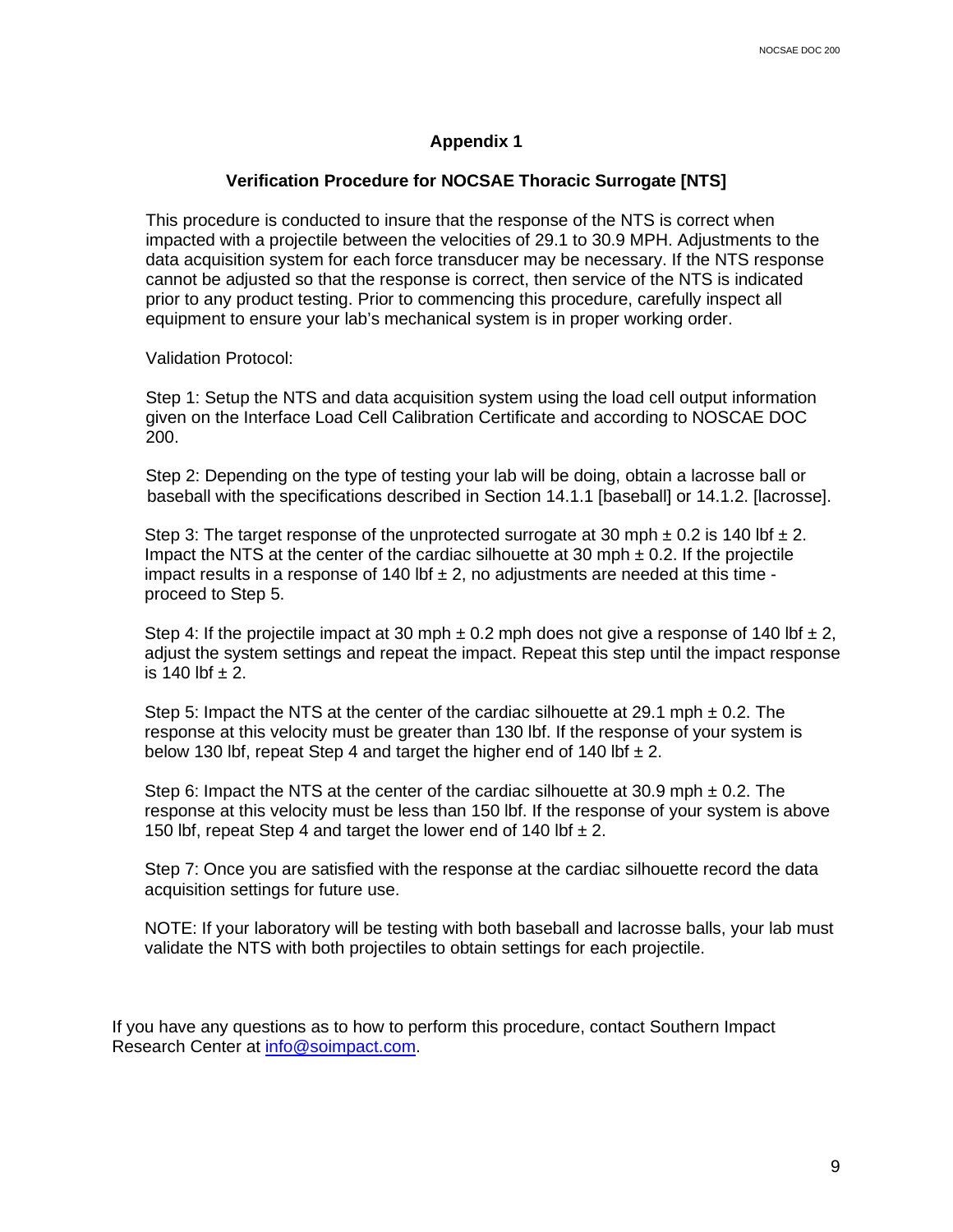### **FEBRUARY 2017 MODIFICATIONS/REVISIONS**

- <span id="page-10-0"></span>• Changed 18" to 24" in Section 10.1 to match the requirements in ND 021
- Changed referenced (ball characteristics) section from 12 to 13 in Section 11.2.
- Added "ALL" to example warning in section 15.3
- Added reference to ND 021 Figures 1 and 2 in section 10.2 and removed those figures from this document

### **JUNE 2017 MODIFICATIONS/REVISIONS**

- <span id="page-10-1"></span>• REVISION: Reduced equipment level from 3 to 2 in Section 1.1.
- REVISION: Increased pass/fail criteria from 90 lb-f to 112 lb-f in Section 14.1.2.
- REVISION: Increased pass/fail criteria from 180 lb-f to 225 lb-f in Section 14.2.2.
- REVISION: Included a system check for the upper and lower load cells and added an upper range to the allowable load cell response (150 lb-f) in Section 11.2.
- Added a second figure depicting upper and lower load cell placement.
- Removed language requiring 200 ms data capture and time at which data capture begins.
- Added reference to Figure 2 in Section 12.2.
- Added Appendix 1
- <span id="page-10-2"></span>• Changed the word below to above in Step 6 of Appendix 1.

## **FEBRUARY 2018 MODIFICATIONS/REVISIONS**

• REVISION: Removed COR requirement for baseball projectile Section 13.1.1

## **JULY 2019 MODIFICATIONS/REVISIONS**

- REVISION: Added requirement to place logo on the primary protective component.
- Added a definition of Primary Protective Component.
- Changed "chest protector" to "protector".

## **JANUARY 2021 MODIFICATIONS/REVISIONS**

- REVISION: Eliminated use of the upper and lower load cells and their associated pass/fail criteria
- REVISION: Random impact locations updated to impact the cardiac silhouette while shifting the protector instead of moving the NTS.
- REVISION: Added definitions for Torso Length and Extent of Protective Coverage
- REVISION: Added requirement that manufacturers shall provide the Torso Length of the person the submitted sample is intended to fit

## **JANUARY 2022 MODIFICATIONS/REVISIONS**

- REVISION: Added labeling requirement for protectors that have removable primary protective components.
- Added language to clarify test sample requirement in section 5.2
- Added language to clarify information that should be included with fit and use instructions